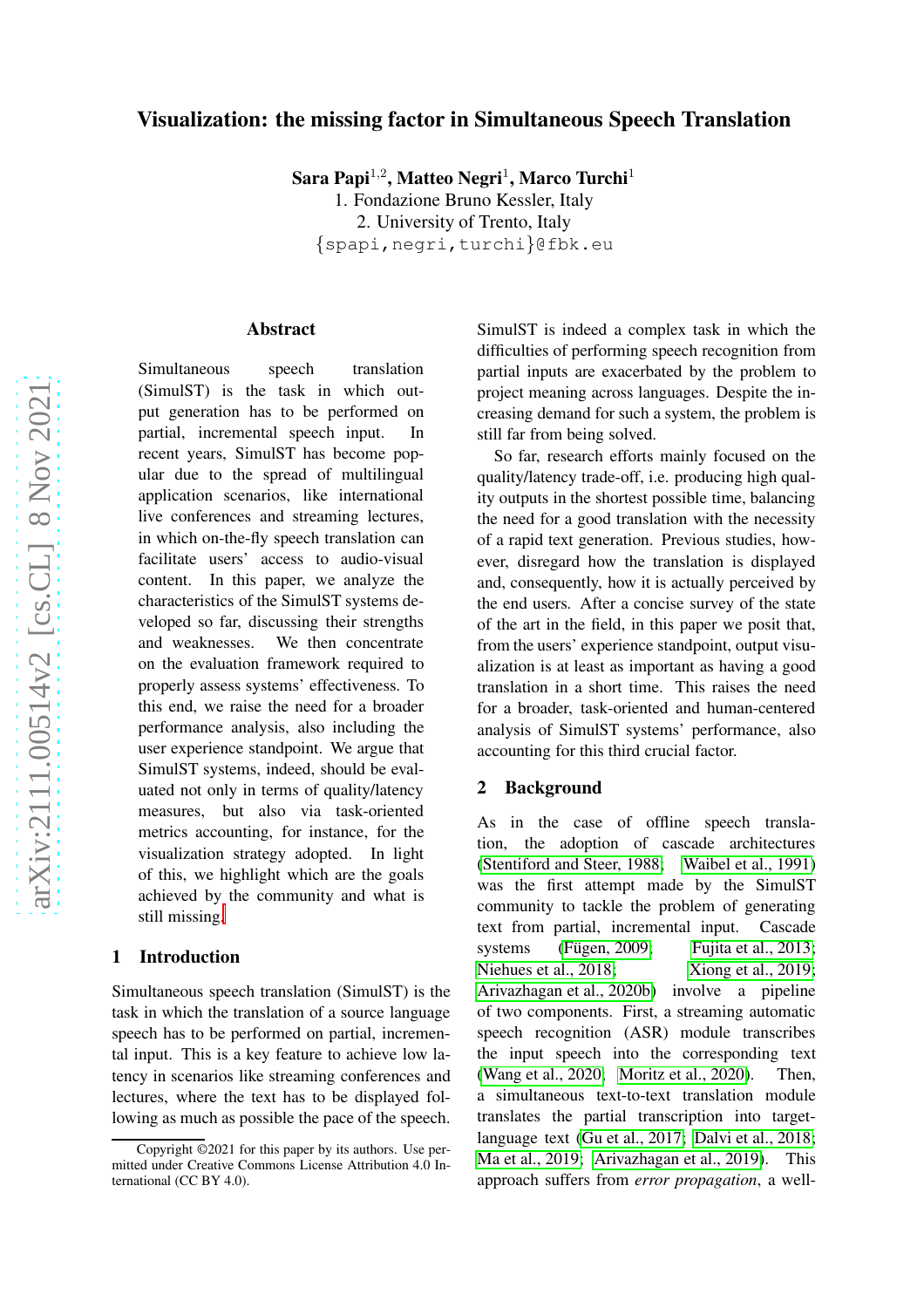known problem even in the offline scenario, where the transcription errors made by the ASR module are propagated to the MT module, which cannot recover from them as it does not have direct access to the audio. Another strong limitation of cascaded systems is the *extra latency* added by the two-step pipeline, since the MT module has to wait until the streaming ASR output is produced.

To overcome these issues, the direct models initially proposed in Bérard et al. (2016; [Weiss et al. \(2017\)](#page-7-5) represent a valid alternative that is gaining increasing traction [\(Bentivogli et al., 2021\)](#page-5-3). Direct ST models are composed of an encoder, usually bidirectional, and a decoder. The encoder starts from the audio features extracted from the input signal and computes a hidden representation; the decoder transforms this representation into target language text. Direct modeling becomes crucial in the simultaneous scenario, as it reduces the overall system's latency due to the absence of intermediate symbolic representation steps. Despite the data scarcity issue caused by the limited availability of speech-to-translation corpora, the adoption of direct architectures showed to be promising [\(Weiss et al., 2017;](#page-7-5) [Ren et al., 2020;](#page-7-6) [Zeng et al., 2021\)](#page-7-7), driving recent efforts towards the development of increasingly powerful and efficient models.

# 3 Architectural Challenges

This section surveys the direct SimulST models developed so far, highlighting strengths and weaknesses of the current architectures and decision policies  $-$  i.e. the strategies used by the system to decide whether to output a partial translation or to wait for more audio information. We discuss ongoing research on architectural improvements of encoder-decoder models, as well as popular approaches like offline training and re-translation. All these works concentrate on reducing systems latency, targeting a better quality/latency trade-off.

**Encoding Strategy.** Few studies [\(Elbayad et al., 2020a;](#page-6-6) [Nguyen et al., 2021b\)](#page-6-7) tried to improve the encoder part of simultaneous systems. [Elbayad et al. \(2020a\)](#page-6-6) and [Nguyen et al. \(2021b\)](#page-6-7) introduced the use of unidirectional encoders instead of standard bidirectional encoders (i.e. the encoder states are not updated after each read action) to speed up the decoding phase. [Nguyen et al. \(2021b\)](#page-6-7) also

proposed an encoding strategy called *Overlapand-Compensate*, where the encoder exploits extra frames provided from the past that were discarded during the previous encoding step. The segmentation problem is a crucial aspect in SimulST, where the system needs to split a long audio input into smaller chunks (speech frames) in order to process them. Different segmentation techniques can be adopted to extract this information, starting from the easiest one based on fixed time windows [\(Ma et al., 2020b\)](#page-6-8) to the dynamic ones based on automatically detected word boundaries [\(Zeng et al., 2021;](#page-7-7) [Chen et al., 2021\)](#page-5-4). [Ma et al. \(2020b\)](#page-6-8) also studied the dynamic segmentation based on oracle boundaries but they discovered that, in their scenario, it had worse performance compared to that of the fixed segmentation.

Decoding Strategy. Some efforts have been made to improve the decoding strategy as it strongly correlates to the decision policy of simultaneous systems. Speculative beam search, or SBS, [\(Zheng et al., 2019c\)](#page-7-8) represents the first successful attempt to use beam search in SimulST. This technique consists in hallucinating several prediction steps in the future in order to make more accurate decisions based on the best "speculative" prediction obtained. Also [Zeng et al. \(2021\)](#page-7-7) integrate the beam search in the decoding strategy, developing the wait-k-stride-N strategy. In particular, the authors bypass output speculation by directly applying beam search, after waiting for k words, on a word stride of size N (i.e., on N words at a time) instead of one single word as prescribed by the standard wait-k. [Nguyen et al. \(2021a\)](#page-6-9) analyzed several decoding strategies relying on different output token granularities, such as characters and Byte Pair Encoding (BPE), showing that the latter yields lower latency.

Offline or Online training? An alternative approach to simultaneous training is the offline (or full-sentence) training of the system and its subsequent use as a simultaneous one. [Nguyen et al. \(2021a\)](#page-6-9) explored this solution with an LSTM-based direct ST system, analyzing the effectiveness of different decoding strategies. Interestingly, the offline approach does not only preserve overall performance despite the switch of modality, it also improves system's ability to generate well-formed sentences. These results are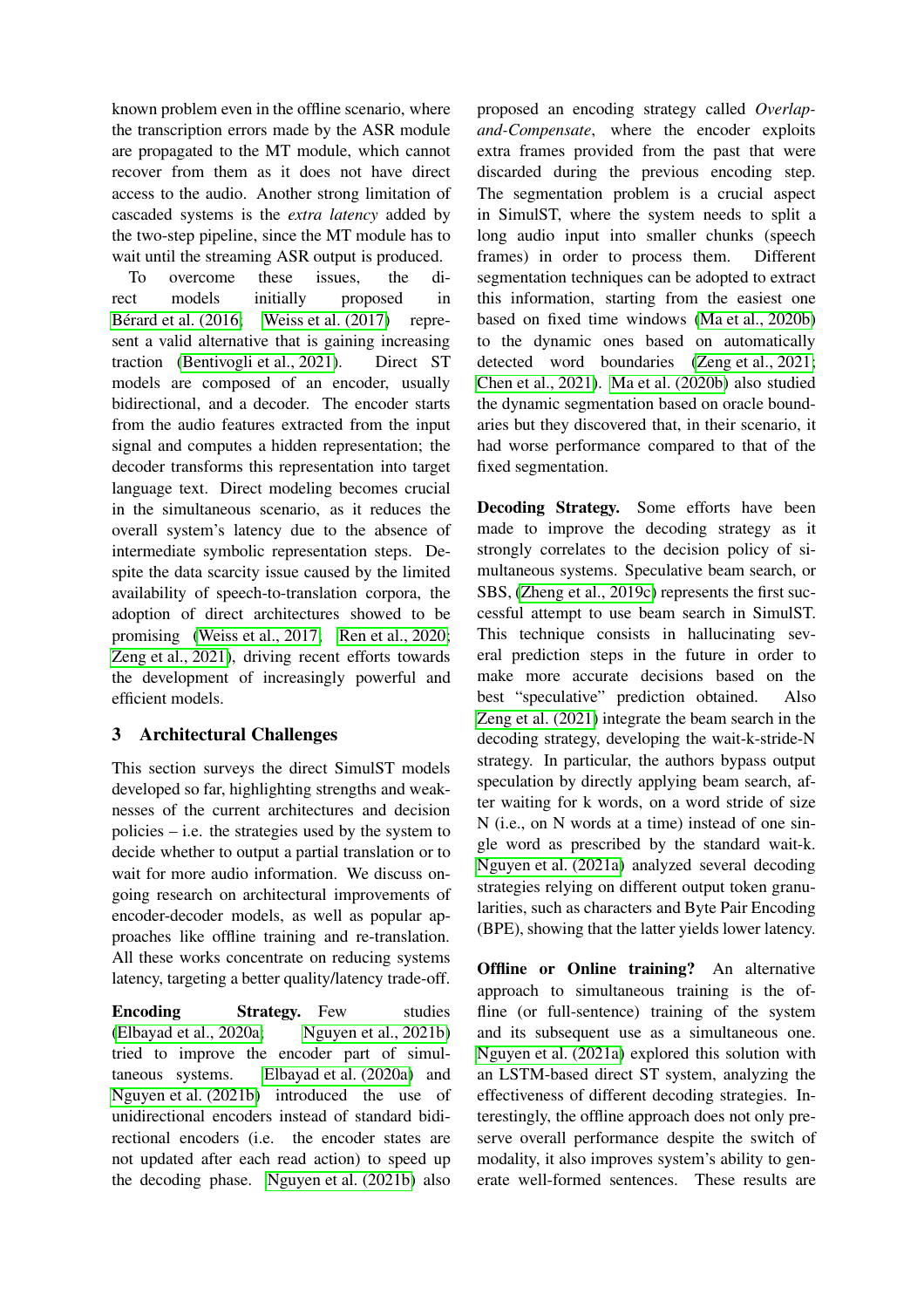confirmed by [Chen et al. \(2021\)](#page-5-4), who successfully exploit a direct ST system jointly trained in an offline fashion with an ASR one.

Another point of view: re-translation. Re-translation [\(Niehues et al., 2016;](#page-7-9) [Niehues et al., 2018;](#page-7-2) [Arivazhagan et al., 2020a;](#page-5-5) [Arivazhagan et al., 2020b\)](#page-5-0) consists in regenerating the output from scratch (e.g. after a fixed amount of time) for as long as new information is received. This approach ensures high quality (the final output is produced with all the available context) and low latency (partial translations can be generated with fixed, controllable delay). This, however, comes at the cost of strong output instability (the so-called *flickering*, due to continuous updates of the displayed translations) which is not optimal from the user experience standpoint. To this end, some metrics have been developed to measure the instability phenomenon, such as the *Erasure* [\(Arivazhagan et al., 2020b\)](#page-5-0), which measures the number of tokens that were deleted from the emitted translation to produce the next translation.

Decision Policy. In simultaneous settings, the model has to decide, at each time step, if the available information is enough to produce a partial translation – i.e. to perform a *write* action using the information received until that step (audio chunk/s in case of SimulST or token/s in case of simultaneous  $MT$ ) – or if it has to wait and perform a *read* action to receive new information from the input. Possible decision policies result in different ways to balance the quality/latency trade-off. On one side, more read actions provide the system with larger context useful to generate translations of higher quality. On the other side, this counterbalances the increased, sometimes unacceptable latency. To address this problem, two types of policy have been proposed so far: fixed and adaptive. While *fixed* decision policies look at the number of ingested tokens (or speech chunks, in the speech scenario), in the *adaptive* ones the decision is taken by also looking at the contextual information extracted from the input.

While little research focused on adaptive policies [\(Gu et al., 2017;](#page-6-3) [Zheng et al., 2019a;](#page-7-10) [Zheng et al., 2020\)](#page-8-0) due to the hard and time-consuming training [\(Zheng et al., 2019b;](#page-7-11) [Arivazhagan et al., 2019\)](#page-5-1), the adoption of very easy-to-train fixed policies is the typical choice. Indeed, the most widely used policy is a fixed one, called *wait-k* [\(Ma et al., 2019\)](#page-6-5). Simple yet effective, it is based on waiting for  $k$  source words before starting to generate the target sentence, as shown in Table [1.](#page-2-0)

|                       |  |     |      | <b>source</b> It was a way that parents | $\cdots$                                         |
|-----------------------|--|-----|------|-----------------------------------------|--------------------------------------------------|
| wait-3 $\overline{1}$ |  | Es. | ging | um                                      | eine                                             |
| wait-5 $\vert$ -      |  |     |      | Es                                      | $_{\sigma}$ <sub>111<math>_{\sigma}</math></sub> |

<span id="page-2-0"></span>Table 1: wait-k policy example with  $k = \{3, 5\}$ 

As the original wait-k implementation is based on textual source data, [Ma et al. \(2020b\)](#page-6-8) adapted it to the audio domain by waiting for  $k$  fixed time frames (audio chunks or speech frames) rather than  $k$  words. However, this simplistic approach does not consider various aspects of human speech, such as different speech rates, duration, pauses, and silences. In [\(Ren et al., 2020\)](#page-7-6), the adaptation was done differently, by including a Connectionist Temporal Classification (CTC) based (Graves et al., 2006) segmentation module that is able to determine word boundaries. In this case, the wait-k strategy is applied by waiting for  $k$  pauses between words that are automatically detected by the segmenter. Similarly, [Zeng et al. \(2021\)](#page-7-7) employed the CTC-based segmentation method but applying a *wait-k-stride-N* policy to allow re-ranking during the decoding phase. The *wait-k-stride-N* model emits more than one word at a time, slightly increasing the latency, since the output is prompted after the stride is processed. This small increase in latency, however, allows the model to perform beam search on the stride, which has been shown to be effective in improving translation quality [\(Sutskever et al., 2014\)](#page-7-12). Decoding more than one word at a time is the approach also employed by [Nguyen et al. \(2021a\)](#page-6-9), who showed that emitting two words increases the quality of the translation without any relevant impact on latency. Another way of applying the wait-k strategy was proposed by [Chen et al. \(2021\)](#page-5-4), where a streaming ASR system is used to guide the direct ST decoding. They look at the ASR beam to decide how many tokens have been emitted within the partial audio segment, hence having the information to apply the original wait-k policy in a straightforward way. An interesting solution is also the one by [Elbayad et al. \(2020a\)](#page-6-6), who jointly train a direct model across multiple wait-k paths. Once the sentence has been encoded, they optimize the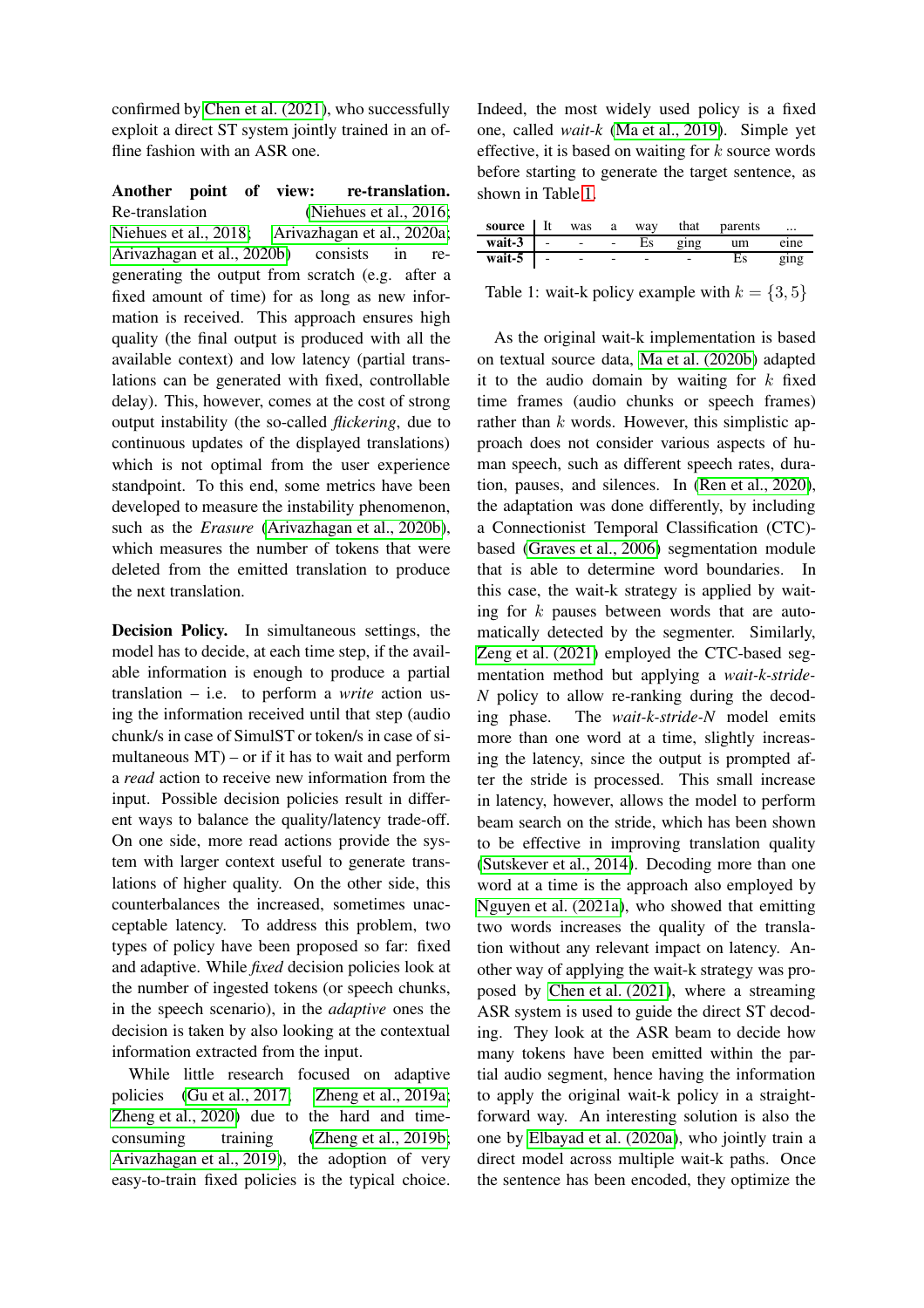system by uniformly sampling the  $k$  value for the decoding step. Even though they reach good performance by using a single-path training with  $k=7$ and a different  $k$  value for testing, the multi-path approach proved to be effective. One of its advantages is that no  $k$  value has to be specified for the training, which allows to avoid the training from scratch of several models for different values of k.

Retrospective. All the aspects analyzed in this section highlight several research directions already taken by the simultaneous community, which have to be studied more in depth. Among all, the audio or text segmentation strategy clearly emerges as a fundamental factor of simultaneous systems, and the ambivalent results obtained in several studies point out that this aspect has to be better clarified. Moreover, the presence of extensive literature on the wait-k policy shows that it represents one of the topics of greatest interest to the community, which continues to work on it to further improve its effectiveness as it directly impacts on the systems' performance, especially latency. Unfortunately, all these studies focus on the architecture enhancements and decision policies despite the absence of a unique and clear evaluation framework to perform a correct and complete analysis of the system.

### 4 Evaluation Challenges

A good simultaneous model should produce a high quality translation with reasonable timing, as waiting too long will negatively affect the user experience. Offline MT and ST communities commonly use the well-established BLEU metric [\(Papineni et al., 2002;](#page-7-13) [Post, 2018\)](#page-7-14) to measure the quality of the output translation, but a simultaneous system also needs a metric that accounts for the time spent by the system to output the partial translation. Simultaneous MT (SimulMT) is the task in which a real-time translation is produced having a partial source text at disposal. Since SimulMT was the first yet easiest simultaneous scenario studied by the community, a set of metrics was previously introduced for the textual input-output translation part.

Latency Metrics for SimulMT. The first metric, the *Average Proportion* (AP), was proposed by [Cho and Esipova \(2016\)](#page-5-6) and measures the average proportion of source input read when generating a target prediction, that is the sum of the tokens read when generating the partial target. However, AP is not length-invariant, i.e. the value of the metric depends on the input and output lengths and is not evenly distributed on the [0, 1] interval [\(Ma et al., 2019\)](#page-6-5), making this metric strongly unreliable.

To overcome all these problems, [Ma et al. \(2019\)](#page-6-5) introduced the *Average Lagging* (AL) that directly describes the lagging behind the ideal policy, i.e. a policy that produces the output exactly at the same time as the speech source. As a downside, Average Lagging is not differentiable, which is, instead, a useful property, especially if the metric is likely to be added in the system's loss computation. For this reason, [Cherry and Foster \(2019\)](#page-5-7) proposed the *Differential Average Lagging* (DAL), introducing a minimum delay after each operation.

Another way of measuring the lagging is to compute the alignment difficulty of a source-target pair. Hence, [Elbayad et al. \(2020b\)](#page-6-10) proposed the *Lagging Difficulty* (LD) metric that exploits the use of the fast-align [\(Dyer et al., 2013\)](#page-6-11) tool to estimate the source and target alignments. Then, they infer the reference decoding path and compute the AL metric. The authors claimed the LD to be a realistic measure of the simultaneous translation as it also evaluates how a translation is easy to align considering the context available when decoding.

Latency Metrics for SimulST. The most popular AP, AL and DAL metrics were successively adapted by the SimulST community to the speech scenario by converting, for instance, the number of words to the sum of the speech segment durations, as per [\(Ma et al., 2020a\)](#page-6-12). Later, [Ma et al. \(2020b\)](#page-6-8) raised the issue of using computational unaware metrics and proposed computational aware metrics accounting for the time spent by the model to generate the output. Unfortunately, computing such metrics is not easy at all in absence of a unique and reproducible environment that can be used to evaluate the model's performance. To this end, [Ma et al. \(2020a\)](#page-6-12) proposed *SimulEval*a tool which computes the metrics by simulating a real-time scenario with a server-client scheme. This toolkit automatically evaluates simultaneous translations (both text and speech) given a customizable agent that can be defined by the user and that will depend on the adopted policy. Despite the progress in the metrics for evaluating quality and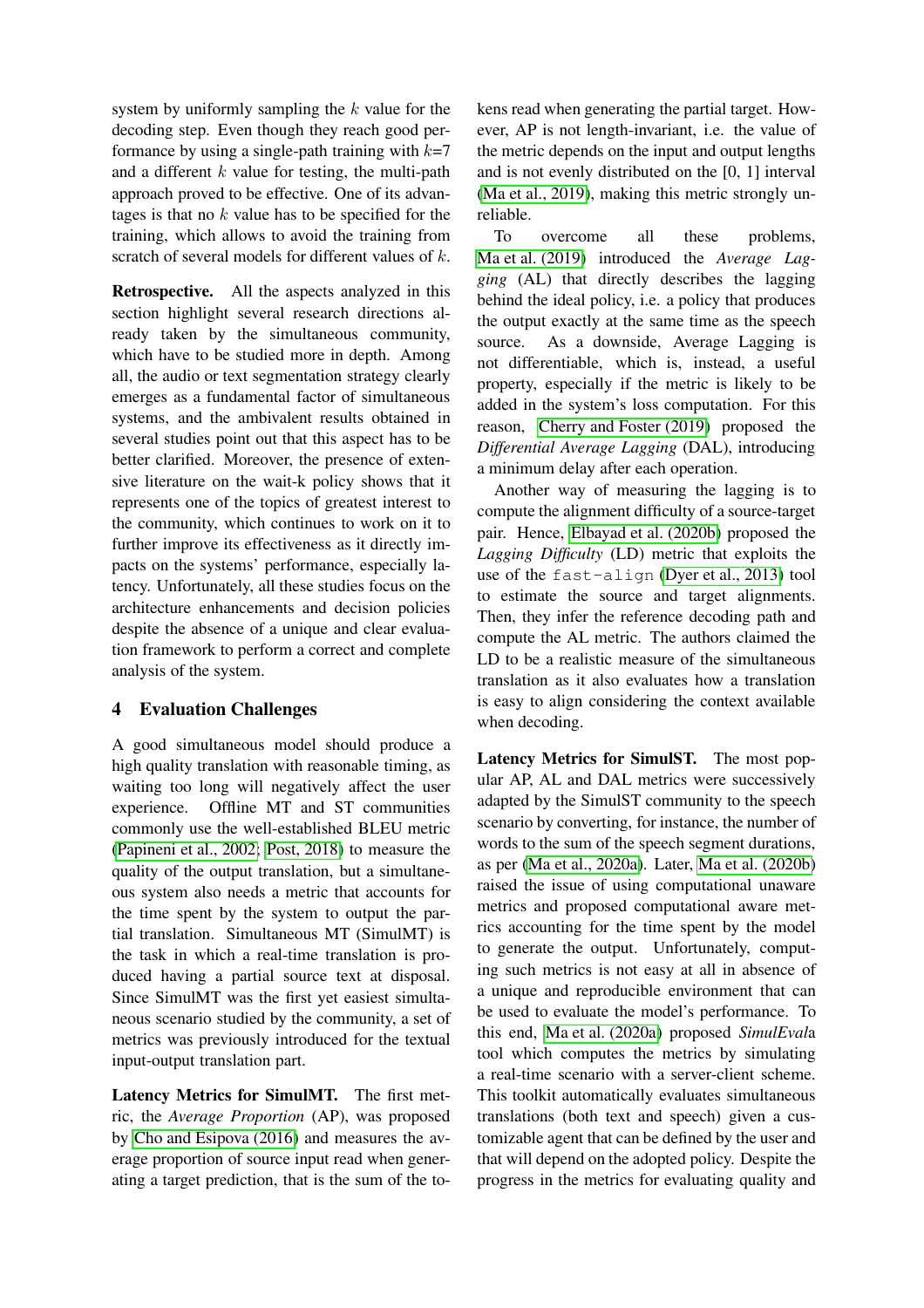latency, no studies have been conducted on the effective correlation with user experience. This represents a missing key point in the current evaluation framework landscape, giving rise to the need for a tool that combines quality and latency metrics with application-oriented metrics (e.g., reading speed), which are strongly correlated to the visualization and, as an ultimate goal, to the user experience.

### 5 The missing factor: Visualization

In the previous section, we introduced the most popular metrics used to evaluate the simultaneous systems' performance. These metrics account for the quality and the latency of the system without capturing the user needs. Although many researchers acknowledge the importance of human evaluation, this current partial view can push the community in the wrong direction, in which all the efforts are focused on the quality/latency factors while the problem experienced by the user is of another kind. Indeed, the third factor that matters and strongly influences the human understanding of a – even very good – translation is the *visualization strategy* adopted. The visualization problem and the need to present the text in a readable fashion for the user was only faced in our previous work [\(Karakanta et al., 2021\)](#page-6-13). In the paper, we raised the need for a clearer and less distracting visualization of the SimulST system's generated texts by presenting them as subtitles (text segmented in lines preserving coherent information). We proposed different visualization strategies to better assess the online display problem, attempting to simulate a setting where human understanding is at the core of our analysis.

Visualization modalities. The standard *wordfor-word* visualization method [\(Ma et al., 2019\)](#page-6-5), in which the words appear sequentially on the screen as they are generated, could be strongly sub-optimal for the human understanding [\(Romero-Fresco, 2011\)](#page-7-15). Infact, the word-forword approach has two main problems: *i)* the emission rate of words (some go too fast, some too slow) is irregular and the users waste more time reading the text because their eyes have to make more movements, and *ii)* emission of pieces of text that do not correspond to linguistic units/chunks, requiring more cognitive effort. Moreover, when the maximum length of the subtitle (that depends on the dimensions of the screen) is reached, the

subtitle disappears without giving the user enough time to read the last words emitted. As this will negatively impact the user experience, we propose in [\(Karakanta et al., 2021\)](#page-6-13) to adopt different visualization modes that better accommodate the human reading requirements. We first introduced the *block* visualization mode, for which an entire subtitle is displayed at once (usually one or two lines maximum) as soon as the system has finished generating it. This display mode is the easiest to read for the user because it prevents rereading phenomena [\(Rajendran et al., 2013\)](#page-7-16) and unnecessary/excessive eye fixations [\(Romero-Fresco, 2010\)](#page-7-17), reducing the human effort. However, we discovered that the latency introduced by waiting for an entire subtitle is too high to let this visualization mode be used in many simultaneous scenarios. As a consequence, we proposed the *scrolling lines* visualization mode that displays the subtitles line by line. Every time a new line becomes available, it appears at the bottom of the screen, while the previous (older) line is scrolled to the upper line. In this way, there are always two lines displayed on the screen. To evaluate the performance of the system in the different visualization modes, we also proposed an ad-hoc calculation of the *reading speed* (characters per second or CPS) that correlates with the human judgment of the subtitles [\(Perego et al., 2010\)](#page-7-18). The reading speed shows how fast a user needs to read in order not to miss any part of the subtitle. The lower the reading speed, the better is the model's output since a fast reading speed increases the cognitive load and leaves less time to look at the image. The scrolling line method offers the best balance between latency and a comfortable reading speed resulting to be the best choice for the simultaneous scenario. On the other hand, this approach requires segmented text (i.e. a text that is divided into subtitles), thus the system needs to be able to simultaneously generate transcripts or translations together with proper subtitle delimiters. However, building a simultaneous subtitling system combines the difficulties of the simultaneous setting with the constraint of having a text formatted in proper subtitles. Since both these research directions are still evolving, a lot of work is required to achieve good results.

The lack of studies on this aspects highlights the shortcomings of the actual SimulST systems, in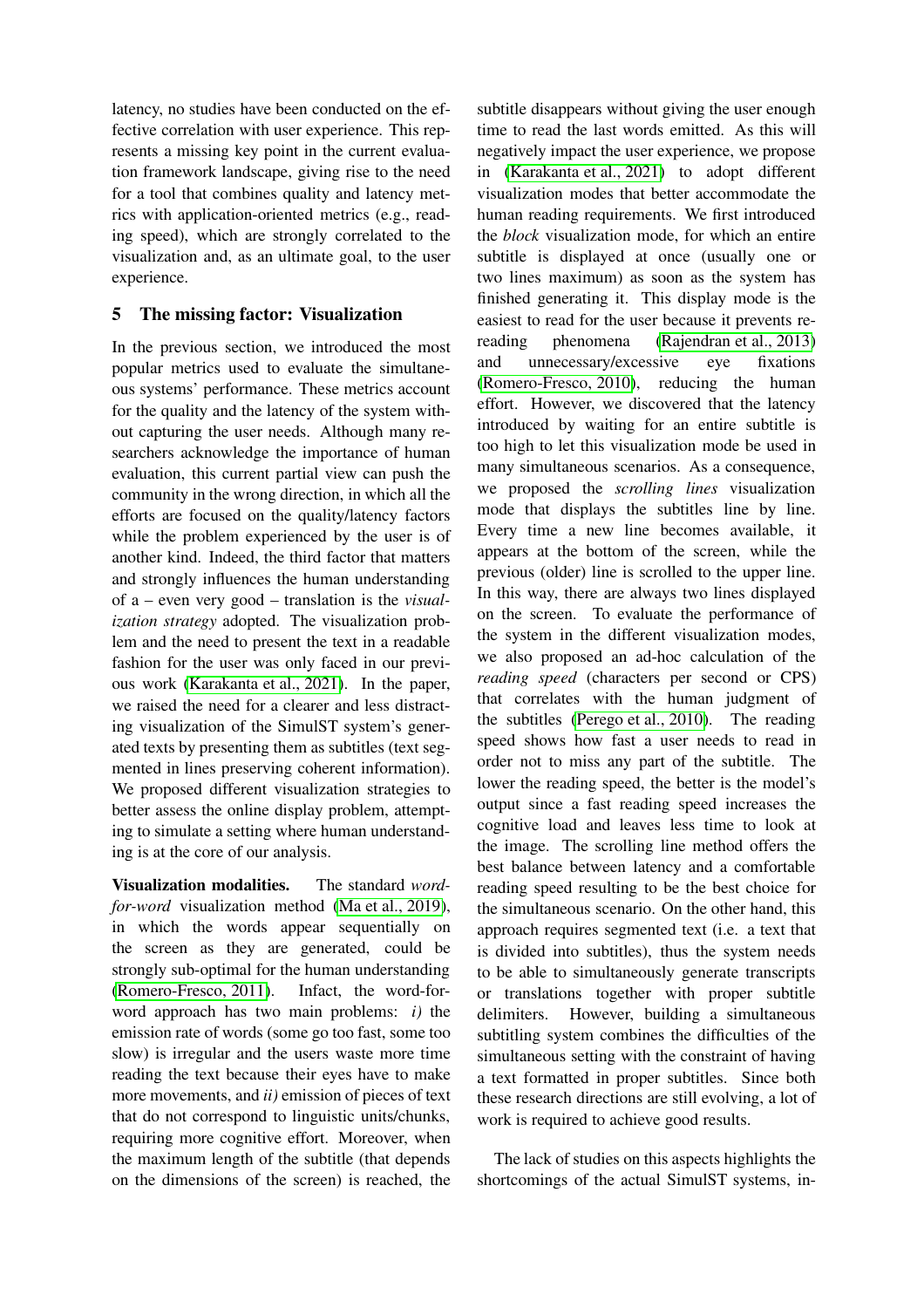dividuating possible improvements that will allow the systems to evolve in a more organic and complete way according to the user needs. Moreover, to completely assess the subtitling scenario, a system has to be able to jointly produce timestamps metadata linked to the word emitted, a task that has not been addressed so far. The need for this kind of system represents an interesting direction to follow for the simultaneous community. In the light of this, the researcher should also take into account the three quality-latency-visualization factors in their analyses. We are convinced that these are the most promising aspects to work on to build the best SimulST system for the audience and that human evaluation has to have a crucial role in future studies. We also believe that interdisciplinary dialogue with other fields such as cognitive studies, media accessibility and human-computer interaction would be very insightful to evaluate SimulST outputs from communicative perspectives [\(Fantinuoli and Prandi, 2021\)](#page-6-14).

### 6 Conclusions and Future directions

SimulST systems have become increasingly popular in recent years and many efforts have been made to build robust and efficient models. Despite the difficulties introduced by the online framework, these models have rapidly improved, achieving comparable results to the offline systems. However, many research directions have not been explored enough (e.g., the adoption of dynamic or fixed segmentation, the offline or the online training). First among all, the visualization strategy that is adopted to display the output of the simultaneous systems is an important and largely under-analyzed aspect of the simultaneous experience. We posit that the presence of applicationoriented metrics (e.g., reading speed), which are strongly related to the visualization and, as an ultimate goal, to the user experience, is the factor that misses in the actual evaluation environment. Indeed, this paper points out that BLEU and Average Lagging are not the only metrics that matter to effectively evaluate a SimulST model, even if they are fundamental to judge a correct and real-timed translation. We hope that this will inspire the community to work on this critical aspect in the future.

### Acknowledgement

This work has been carried out as part of the project Smarter Interpreting

(<https://kunveno.digital/>) financed by CDTI Neotec funds.

#### References

- <span id="page-5-1"></span>[Arivazhagan et al.2019] Naveen Arivazhagan, Colin Cherry, Wolfgang Macherey, Chung-Cheng Chiu, Semih Yavuz, Ruoming Pang, Wei Li, and Colin Raffel. 2019. Monotonic infinite lookback attention for simultaneous machine translation. In *Proceedings of the 57th Annual Meeting of the Association for Computational Linguistics*, pages 1313– 1323, Florence, Italy, July. Association for Computational Linguistics.
- <span id="page-5-5"></span>[Arivazhagan et al.2020a] Naveen Arivazhagan, Colin Cherry, Wolfgang Macherey, and George Foster. 2020a. Re-translation versus streaming for simultaneous translation. In *Proceedings of the 17th International Conference on Spoken Language Translation*, pages 220–227, Online, July. Association for Computational Linguistics.
- <span id="page-5-0"></span>[Arivazhagan et al.2020b] Naveen Arivazhagan, Colin Cherry, Isabelle Te, Wolfgang Macherey, Pallavi Baljekar, and George Foster. 2020b. Re-translation strategies for long form, simultaneous, spoken language translation. In *ICASSP 2020-2020 IEEE International Conference on Acoustics, Speech and Signal Processing (ICASSP)*, pages 7919–7923. IEEE.
- <span id="page-5-3"></span>[Bentivogli et al.2021] Luisa Bentivogli, Mauro Cettolo, Marco Gaido, Alina Karakanta, Alberto Martinelli, Matteo Negri, and Marco Turchi. 2021. Cascade versus direct speech translation: Do the differences still make a difference? In *Proceedings of the 59th Annual Meeting of the Association for Computational Linguistics and the 11th International Joint Conference on Natural Language Processing (Volume 1: Long Papers)*, pages 2873–2887, Online, August. Association for Computational Linguistics.
- <span id="page-5-2"></span>[Bérard et al.2016] Alexandre Bérard, Olivier Pietquin, Christophe Servan, and Laurent Besacier. 2016. Listen and Translate: A Proof of Concept for Endto-End Speech-to-Text Translation. In *NIPS Workshop on end-to-end learning for speech and audio processing*, Barcelona, Spain, December.
- <span id="page-5-4"></span>[Chen et al.2021] Junkun Chen, Mingbo Ma, Renjie Zheng, and Liang Huang. 2021. Direct simultaneous speech-to-text translation assisted by synchronized streaming ASR. In *Findings of the Association for Computational Linguistics: ACL-IJCNLP 2021*, pages 4618–4624, Online, August. Association for Computational Linguistics.
- <span id="page-5-7"></span>[Cherry and Foster2019] Colin Cherry and George Foster. 2019. Thinking slow about latency evaluation for simultaneous machine translation.
- <span id="page-5-6"></span>[Cho and Esipova2016] Kyunghyun Cho and Masha Esipova. 2016. Can neural machine translation do simultaneous translation?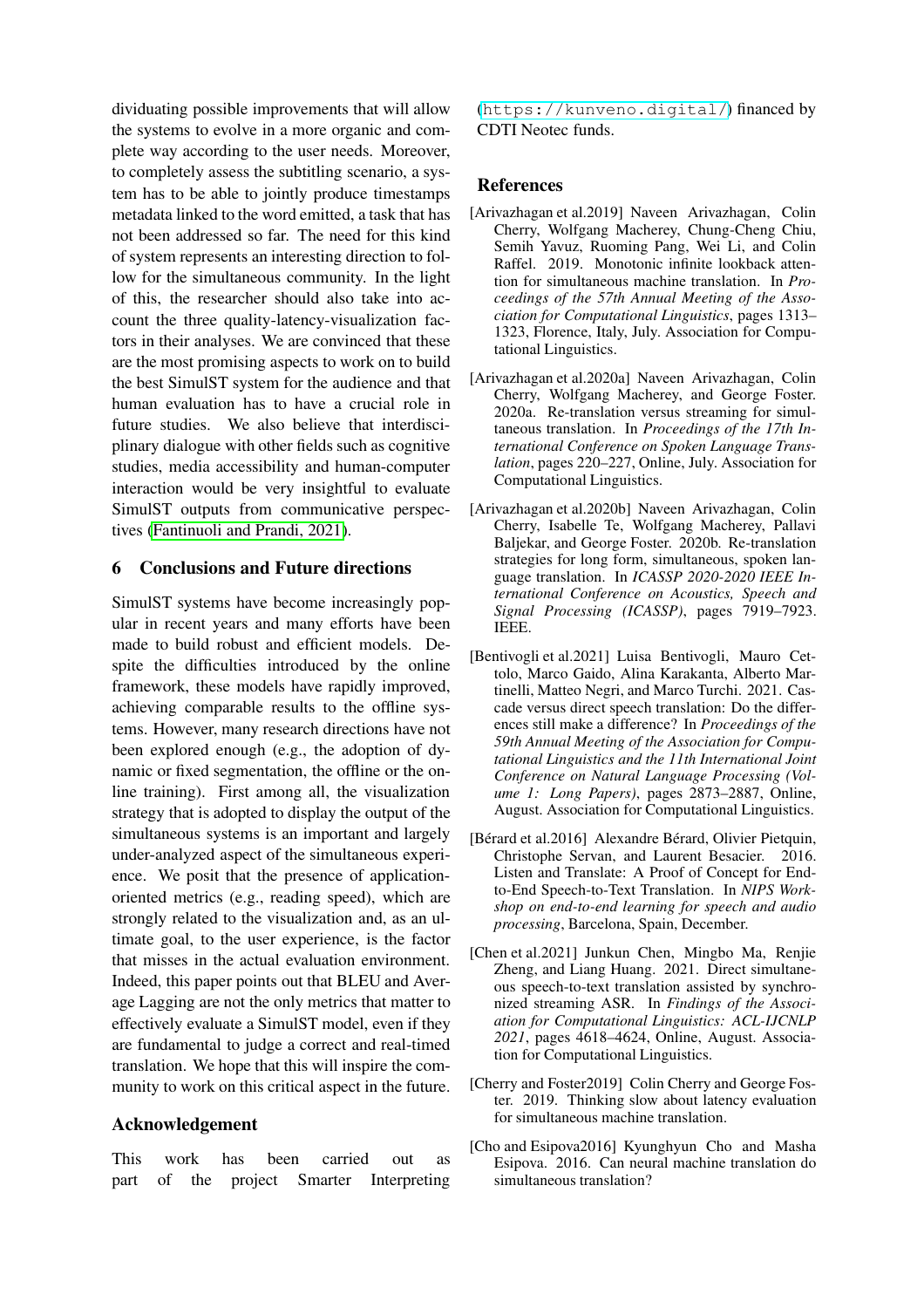- <span id="page-6-4"></span>[Dalvi et al.2018] Fahim Dalvi, Nadir Durrani, Hassan Sajjad, and Stephan Vogel. 2018. Incremental decoding and training methods for simultaneous translation in neural machine translation. In *Proceedings of the 2018 Conference of the North American Chapter of the Association for Computational Linguistics: Human Language Technologies, Volume 2 (Short Papers)*, pages 493–499, New Orleans, Louisiana, June. Association for Computational Linguistics.
- <span id="page-6-11"></span>[Dyer et al.2013] Chris Dyer, Victor Chahuneau, and Noah A. Smith. 2013. A simple, fast, and effective reparameterization of IBM model 2. In *Proceedings of the 2013 Conference of the North American Chapter of the Association for Computational Linguistics: Human Language Technologies*, pages 644–648, Atlanta, Georgia, June. Association for Computational Linguistics.
- <span id="page-6-6"></span>[Elbayad et al.2020a] Maha Elbayad, Laurent Besacier, and Jakob Verbeek. 2020a. Efficient Wait-k Models for Simultaneous Machine Translation. In *Proc. Interspeech 2020*, pages 1461–1465.
- <span id="page-6-10"></span>[Elbayad et al.2020b] Maha Elbayad, Michael Ustaszewski, Emmanuelle Esperança-Rodier, Francis Brunet-Manquat, Jakob Verbeek, and Laurent Besacier. 2020b. Online versus offline NMT quality: An in-depth analysis on English-German and German-English. In *Proceedings of the 28th International Conference on Computational Linguistics*, pages 5047–5058, Barcelona, Spain (Online), December. International Committee on Computational Linguistics.
- <span id="page-6-14"></span>[Fantinuoli and Prandi2021] Claudio Fantinuoli and Bianca Prandi. 2021. Towards the evaluation of automatic simultaneous speech translation from a communicative perspective. In *Proceedings of the 18th International Conference on Spoken Language Translation (IWSLT 2021)*, pages 245–254, Bangkok, Thailand (online), August. Association for Computational Linguistics.
- <span id="page-6-0"></span>[Fügen2009] C. Fügen. 2009. A system for simultaneous translation of lectures and speeches.
- <span id="page-6-1"></span>[Fujita et al.2013] Tomoki Fujita, Graham Neubig, S. Sakti, T. Toda, and Satoshi Nakamura. 2013. Simple, lexicalized choice of translation timing for simultaneous speech translation. In *INTER-SPEECH*.
- [Graves et al.2006] Alex Graves, Santiago Fernández, Faustino Gomez, and Jürgen Schmidhuber. 2006. Connectionist temporal classification: Labelling unsegmented sequence data with recurrent neural networks. In *Proceedings of the 23rd International Conference on Machine Learning*, ICML '06, page 369–376, New York, NY, USA. Association for Computing Machinery.
- <span id="page-6-3"></span>[Gu et al.2017] Jiatao Gu, Graham Neubig, Kyunghyun Cho, and Victor O.K. Li. 2017. Learning to translate in real-time with neural machine translation. In

*Proceedings of the 15th Conference of the European Chapter of the Association for Computational Linguistics: Volume 1, Long Papers*, pages 1053–1062, Valencia, Spain, April. Association for Computational Linguistics.

- <span id="page-6-13"></span>[Karakanta et al.2021] Alina Karakanta, Sara Papi, Matteo Negri, and Marco Turchi. 2021. Simultaneous speech translation for live subtitling: from delay to display. In *Proceedings of the 1st Workshop on Automatic Spoken Language Translation in Real-World Settings (ASLTRW)*, pages 35–48, Virtual, August. Association for Machine Translation in the Americas.
- <span id="page-6-5"></span>[Ma et al.2019] Mingbo Ma, Liang Huang, Hao Xiong, Renjie Zheng, Kaibo Liu, Baigong Zheng, Chuanqiang Zhang, Zhongjun He, Hairong Liu, Xing Li, Hua Wu, and Haifeng Wang. 2019. STACL: Simultaneous translation with implicit anticipation and controllable latency using prefix-to-prefix framework. In *Proceedings of the 57th Annual Meeting of the Association for Computational Linguistics*, pages 3025–3036, Florence, Italy, July. Association for Computational Linguistics.
- <span id="page-6-12"></span>[Ma et al.2020a] Xutai Ma, Mohammad Javad Dousti, Changhan Wang, Jiatao Gu, and Juan Pino. 2020a. SIMULEVAL: An evaluation toolkit for simultaneous translation. In *Proceedings of the 2020 Conference on Empirical Methods in Natural Language Processing: System Demonstrations*, pages 144– 150, Online, October. Association for Computational Linguistics.
- <span id="page-6-8"></span>[Ma et al.2020b] Xutai Ma, Juan Pino, and Philipp Koehn. 2020b. SimulMT to SimulST: Adapting simultaneous text translation to end-to-end simultaneous speech translation. In *Proceedings of the 1st Conference of the Asia-Pacific Chapter of the Association for Computational Linguistics and the 10th International Joint Conference on Natural Language Processing*, pages 582–587, Suzhou, China, December. Association for Computational Linguistics.
- <span id="page-6-2"></span>[Moritz et al.2020] Niko Moritz, Takaaki Hori, and Jonathan Le. 2020. Streaming automatic speech recognition with the transformer model. In *ICASSP 2020-2020 IEEE International Conference on Acoustics, Speech and Signal Processing (ICASSP)*, pages 6074–6078. IEEE.
- <span id="page-6-9"></span>[Nguyen et al.2021a] Ha Nguyen, Yannick Estève, and Laurent Besacier. 2021a. An empirical study of end-to-end simultaneous speech translation decoding strategies. In *ICASSP 2021-2021 IEEE International Conference on Acoustics, Speech and Signal Processing (ICASSP)*, pages 7528–7532. IEEE.
- <span id="page-6-7"></span>[Nguyen et al.2021b] Ha Nguyen, Yannick Estève, and Laurent Besacier. 2021b. Impact of Encoding and Segmentation Strategies on End-to-End Simultaneous Speech Translation. In *Proc. Interspeech 2021*, pages 2371–2375.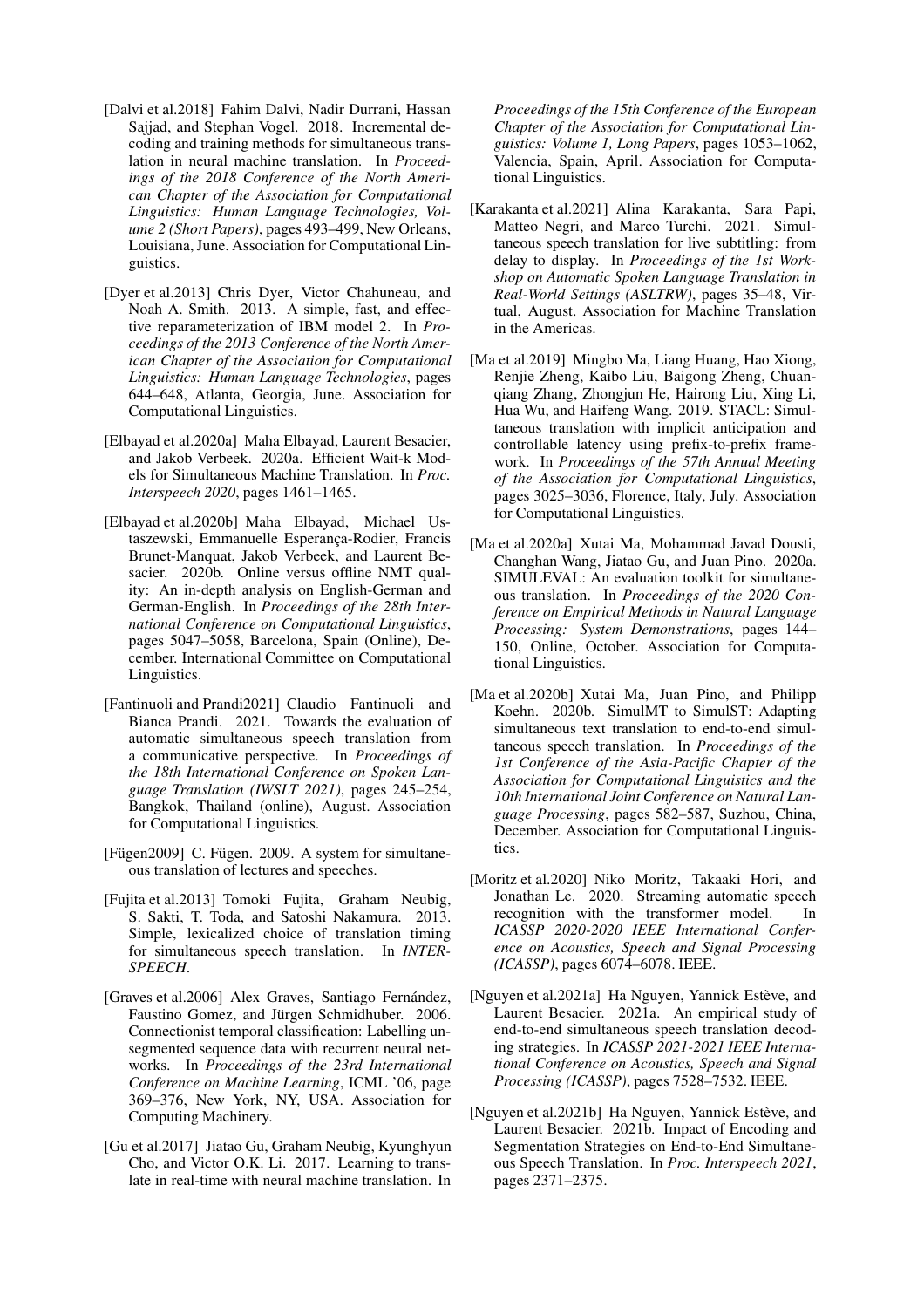- <span id="page-7-9"></span>[Niehues et al.2016] J. Niehues, T. Nguyen, Eunah Cho, Thanh-Le Ha, Kevin Kilgour, Markus Müller, Matthias Sperber, S. Stüker, and A. Waibel. 2016. Dynamic transcription for low-latency speech translation. In *INTERSPEECH*.
- <span id="page-7-2"></span>[Niehues et al.2018] J. Niehues, Ngoc-Quan Pham, Thanh-Le Ha, Matthias Sperber, and A. Waibel. 2018. Low-latency neural speech translation. In *IN-TERSPEECH*.
- <span id="page-7-13"></span>[Papineni et al.2002] Kishore Papineni, Salim Roukos, Todd Ward, and Wei-Jing Zhu. 2002. Bleu: a method for automatic evaluation of machine translation. In *Proceedings of the 40th Annual Meeting of the Association for Computational Linguistics*, pages 311–318, Philadelphia, Pennsylvania, USA, July. Association for Computational Linguistics.
- <span id="page-7-18"></span>[Perego et al.2010] Elisa Perego, F. Del Missier, M. Porta, and M. Mosconi. 2010. The cognitive effectiveness of subtitle processing. *Media Psychology*, 13:243––272.
- <span id="page-7-14"></span>[Post2018] Matt Post. 2018. A call for clarity in reporting BLEU scores. In *Proceedings of the Third Conference on Machine Translation: Research Papers*, pages 186–191, Brussels, Belgium, October. Association for Computational Linguistics.
- <span id="page-7-16"></span>[Rajendran et al.2013] Dhevi J. Rajendran, Andrew T. Duchowski, Pilar Orero, Juan Martínez, and Pablo Romero-Fresco. 2013. Effects of text chunking on subtitling: A quantitative and qualitative examination. *Perspectives*, 21(1):5–21.
- <span id="page-7-6"></span>[Ren et al.2020] Yi Ren, Jinglin Liu, Xu Tan, Chen Zhang, Tao Qin, Zhou Zhao, and Tie-Yan Liu. 2020. SimulSpeech: End-to-end simultaneous speech to text translation. In *Proceedings of the 58th Annual Meeting of the Association for Computational Linguistics*, pages 3787–3796, Online, July. Association for Computational Linguistics.
- <span id="page-7-17"></span>[Romero-Fresco2010] Pablo Romero-Fresco, 2010. *Standing on quicksand: hearing viewers' comprehension and reading patterns of respoken subtitles for the news*, pages 175 – 194. Brill, Leiden, The Netherlands.
- <span id="page-7-15"></span>[Romero-Fresco2011] Pablo Romero-Fresco. 2011. *Subtitling through speech recognition: Respeaking*. Manchester: St. Jerome.
- <span id="page-7-0"></span>[Stentiford and Steer1988] Frederick W. M. Stentiford and Martin G. Steer. 1988. Machine Translation of Speech. *British Telecom Technology Journal*, 6(2):116–122.
- <span id="page-7-12"></span>[Sutskever et al.2014] Ilya Sutskever, Oriol Vinyals, and Quoc V Le. 2014. Sequence to sequence learning with neural networks. In Z. Ghahramani, M. Welling, C. Cortes, N. Lawrence, and K. Q. Weinberger, editors, *Advances in Neural Information Processing Systems*, volume 27. Curran Associates, Inc.
- <span id="page-7-1"></span>[Waibel et al.1991] Alex Waibel, Ajay N. Jain, Arthur E. McNair, Hiroaki Saito, Alexander G. Hauptmann, and Joe Tebelskis. 1991. JANUS: A Speech-to-Speech Translation System Using Connectionist and Symbolic Processing Strategies. In *Proceedings of the International Conference on Acoustics, Speech and Signal Processing, ICASSP 1991*, pages 793–796, Toronto, Canada, May 14-17.
- <span id="page-7-4"></span>[Wang et al.2020] Chengyi Wang, Yu Wu, Shujie Liu, Jinyu Li, Liang Lu, Guoli Ye, and Ming Zhou. 2020. Low latency end-to-end streaming speech recognition with a scout network. *arXiv preprint arXiv:2003.10369*.
- <span id="page-7-5"></span>[Weiss et al.2017] Ron J. Weiss, Jan Chorowski, Navdeep Jaitly, Yonghui Wu, and Zhifeng Chen. 2017. Sequence-to-Sequence Models Can Directly Translate Foreign Speech. In *Proceedings of Interspeech 2017*, pages 2625–2629, Stockholm, Sweden, August.
- <span id="page-7-3"></span>[Xiong et al.2019] Hao Xiong, Ruiqing Zhang, Chuanqiang Zhang, Zhongjun He, Hua Wu, and Haifeng Wang. 2019. Dutongchuan: Context-aware translation model for simultaneous interpreting. *arXiv preprint arXiv:1907.12984*.
- <span id="page-7-7"></span>[Zeng et al.2021] Xingshan Zeng, Liangyou Li, and Qun Liu. 2021. RealTranS: End-to-end simultaneous speech translation with convolutional weightedshrinking transformer. In *Findings of the Association for Computational Linguistics: ACL-IJCNLP 2021*, pages 2461–2474, Online, August. Association for Computational Linguistics.
- <span id="page-7-10"></span>[Zheng et al.2019a] Baigong Zheng, Renjie Zheng, Mingbo Ma, and Liang Huang. 2019a. Simpler and faster learning of adaptive policies for simultaneous translation. In *Proceedings of the 2019 Conference on Empirical Methods in Natural Language Processing and the 9th International Joint Conference on Natural Language Processing (EMNLP-IJCNLP)*, pages 1349–1354, Hong Kong, China, November. Association for Computational Linguistics.
- <span id="page-7-11"></span>[Zheng et al.2019b] Baigong Zheng, Renjie Zheng, Mingbo Ma, and Liang Huang. 2019b. Simultaneous translation with flexible policy via restricted imitation learning. In *Proceedings of the 57th Annual Meeting of the Association for Computational Linguistics*, pages 5816–5822, Florence, Italy, July. Association for Computational Linguistics.
- <span id="page-7-8"></span>[Zheng et al.2019c] Renjie Zheng, Mingbo Ma, Baigong Zheng, and Liang Huang. 2019c. Speculative beam search for simultaneous translation. In *Proceedings of the 2019 Conference on Empirical Methods in Natural Language Processing and the 9th International Joint Conference on Natural Language Processing (EMNLP-IJCNLP)*, pages 1395–1402, Hong Kong, China, November. Association for Computational Linguistics.